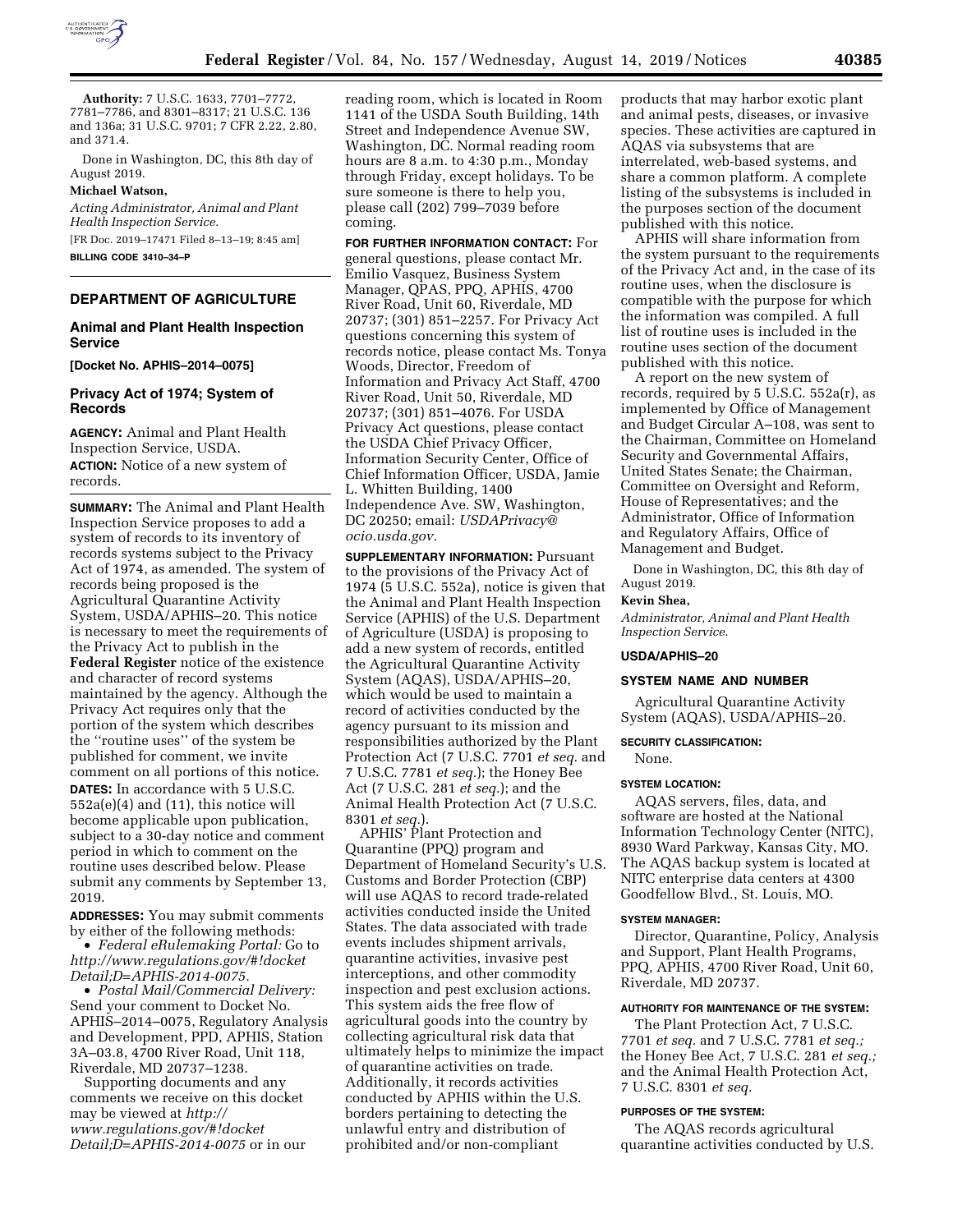Customs and Border Protection (CBP) and Animal and Plant Health Inspection Service (APHIS) employees at the U.S. ports of entry. This system also records agricultural quarantine activities conducted inside the United States that are related to trade. This system aids the free flow of agricultural goods into the country by collecting agricultural risk data that ultimately helps to minimize the impact of quarantine activities on trade. Additionally, it records activities conducted by APHIS within the U.S. borders pertaining to detecting the unlawful entry and distribution of prohibited and/or noncompliant products that may harbor exotic plant and animal pests, diseases, or invasive species.

AQAS consists of subsystems that are interrelated, web-based systems and share a common platform.

The AQAS subsystems include:

- AQIM—Agricultural Quarantine Inspection Monitoring System
- EAN—Emergency Action Notification Database
- Pest ID—Pest Interception Database
- PPQ280—Regulated Commodities Database
- PPQ264—Propagative Imports Notification Database
- Mail287—Mail Interception Notification Database
- WADS—Work Accomplishment Data System

The AQIM system provides a systematic approach to determining the risks of cargo approaching ports of entry into the United States by collecting specific pieces of data about randomly sampled shipments and analyzing the data to identify the high risk criteria and to target inspections accordingly. The EAN system tracks the issuance of Emergency Action Notifications. CBP and Plant Protection and Quarantine (PPQ) officers at U.S. ports of entry and throughout the country generate an EAN form when an actionable violation is detected related to prohibited pests and/ or agricultural products found in foreign cargo or in U.S. marketplaces and domestic sites. The Pest ID system was developed to replace the PIN309 system and records pest interceptions in agricultural commodities at the U.S. ports of entry and throughout the country. The PIN309 system captured all of the data in the current Pest ID system and all data in the PIN309 system was migrated over to the Pest ID system. The PPQ280 system tracks fruits, vegetables, flowers, propagative material, logs, lumber, cotton products, and certain miscellaneous products imported or transiting through a port. It tracks the final disposition of the

commodity, the number of shipments, the weight or volume, the type, and the country of origin of the commodity. The PPQ264 portion of the PPQ280 system is used by the PPQ Plant Inspection Stations to track imported propagative material and permitted organisms. The Mail287 system maintains records of Mail Interception Notices. This form documents noncompliant actions of persons who mail United States Department of Agriculture (USDA) regulated articles through postal mail processing facilities. Articles that are prohibited or restricted are often confiscated and the intended recipient is notified via this form. The WADS system records work activities related to agricultural quarantine inspections at U.S. ports of entry. WADS codes are designed to report on activities such as the number of foreign arriving passengers or cargo and number of inspections conducted. The purpose of the WADS system is to enable APHIS to set risk management priorities and to make staffing recommendations. WADS data are analyzed in conjunction with other AQAS data for risk analysis.

### **CATEGORIES OF INDIVIDUALS COVERED BY THE SYSTEM:**

This system contains records associated with agricultural quarantine inspection activities conducted by CBP and PPQ at U.S. ports of entry. The records include the following categories of individuals: Foreign arrival passengers, senders and recipients listed on intercepted mail, agricultural commodity importers, shippers, carriers, owners, consignees, delivery contact persons, permit holders, and other individuals involved in the relevant programs or activities.

#### **CATEGORIES OF RECORDS IN THE SYSTEM:**

For foreign arrival passengers, agricultural commodity importers, shippers, carriers, owners, consignees, delivery contact persons, permit holders, and other individuals involved in the relevant programs or activities, the records include, but are not limited to, some or all of the following: Names, addresses, telephone and fax numbers, permit numbers, and/or emergency action notification form serial numbers. AQAS contains the names and addresses of the senders and recipients recorded on intercepted mail. This system may also contain targeting information used to categorize inspection activities associated with vehicles including name or type of carrier, voyage or flight data, and destination State. AQAS also contains the contact information of the CBP and APHIS inspection officials, including

names, telephone numbers, and fax numbers.

# **RECORD SOURCE CATEGORIES:**

Information within this system is obtained from the general public, import documents, CBP data systems, and from Federal and State regulatory officials, including APHIS and CBP employees.

#### **ROUTINE USES OF RECORDS MAINTAINED IN THE SYSTEM, INCLUDING CATEGORIES OF USERS AND PURPOSES OF SUCH USES:**

In addition to those disclosures generally permitted under 5 U.S.C. 552a(b) of the Privacy Act, records maintained in the system may be disclosed outside USDA, as follows, to the extent that such disclosures are compatible with the purposes for which the information was collected:

(1) To DHS CBP and other cooperating Federal or State government employees, or contractors performing or working on a contract, service, grant, cooperative agreement, or other assignment for USDA, when necessary, to accomplish an agency function related to this system of records. Individuals provided information under this routine use are subject to the same Privacy Act requirements and limitations on disclosure as are USDA officials and employees. Specific applications include, but are not limited to, issuing notifications for noncompliance to importers, shippers, property owners, mail recipients or addressees; informing State entities about upcoming plant shipments; using AQIM data to track and analyze various pathways and the commodities entering those pathways into the United States for purposes of pest risk management; and generating reports to evaluate quality control and effectiveness of the program;

(2) To appropriate law enforcement agencies, entities, and persons, whether Federal, foreign, State, Tribal, local, or other public authority responsible for enforcing, investigating, or prosecuting an alleged violation or a violation of law or charged with enforcing, implementing, or complying with a statute, rule, regulation, or order issued pursuant thereto, when a record in this system on its face, or in conjunction with other records, indicates a violation or potential violation of law, whether civil, criminal, or regulatory in nature, and whether arising by general statute or particular program statute, or by regulation, rule, or court order issued pursuant thereto, if the information disclosed is relevant to any enforcement, regulatory, investigative, or prosecutive responsibility of the receiving entity;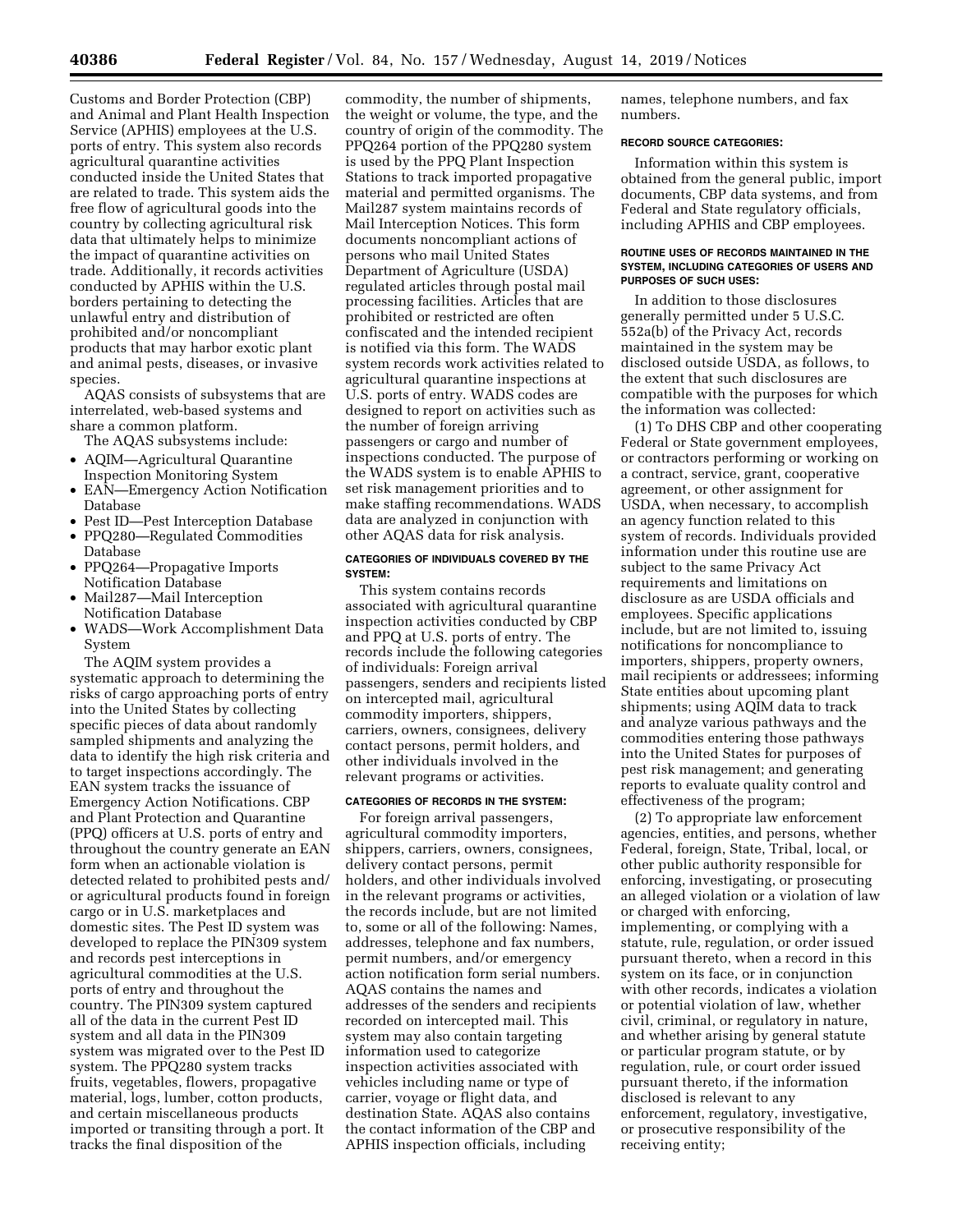(3) To the Department of Justice when the agency, or any component thereof, or any employee of the agency in his or her official capacity, or any employee of the agency in his or her individual capacity where the Department of Justice has agreed to represent the employee, or the United States, in litigation, where the agency determines that litigation is likely to affect the agency or any of its components, is a party to litigation or has an interest in such litigation, and the use of such records by the Department of Justice is deemed by the agency to be relevant and necessary to the litigation; provided, however, that in each case, the agency determines that disclosure of the records to the Department of Justice is a use of the information contained in the records that is compatible with the purpose for which the records were collected;

(4) To a court or adjudicative body in administrative, civil, or criminal proceedings when: (a) The agency or any component thereof; or (b) any employee of the agency in his or her official capacity; or (c) any employee of the agency in his or her individual capacity where the agency has agreed to represent the employee; or (d) the United States Government, is a party to litigation or has an interest in such litigation, and by careful review, the agency determines that the records is therefore deemed by the agency to be for a purpose that is compatible with the purpose for which the agency collected the records;

(5) To appropriate agencies, entities, and persons when: (a) USDA suspects or has confirmed that there has been a breach of the system of records; (b) USDA has determined that as a result of the suspected or confirmed breach there is a risk of harm to individuals, USDA (including its information systems, programs, and operations), the Federal Government, or national security; and (c) the disclosure made to such agencies, entities, and persons is reasonably necessary to assist in connection with USDA's efforts to respond to the suspected or confirmed compromise and prevent, minimize, or remedy such harm;

(6) To another Federal agency or Federal entity, when the USDA determines that information from this system of records is reasonably necessary to assist the recipient agency or entity in (a) responding to a suspected or confirmed breach or (b) preventing, minimizing, or remedying the risk of harm to individuals, the recipient agency or entity (including its information systems, programs, and operations), the Federal Government, or national security, resulting from a suspected or confirmed breach;

(7) To a Congressional office from the record of an individual in response to any inquiry from that Congressional office made at the written request of the individual to whom the record pertains;

(8) To USDA contractors and other parties engaged to assist in administering the program, analyzing data, and conducting audits. Such contractors and other parties will be bound by the nondisclosure provisions of the Privacy Act;

(9) To USDA contractors, partner agency employees or contractors, or private industry employed to identify patterns, trends, or anomalies indicative of fraud, waste, or abuse; and

(10) To the National Archives and Records Administration or to the General Services Administration for records management activities conducted under 44 U.S.C. 2904 and 2906.

### **POLICIES AND PRACTICES FOR STORAGE OF RECORDS:**

The system includes a database and paper records. Records are maintained on magnetic hard-disk. Paper records, such as Emergency Action Notifications, are maintained in offices that are locked during non-business hours and require the presentation of employee identification for admittance at all times. Onsite storage includes the system and a daily backup of media. Backup media is transferred to an offsite storage facility after 30 days.

#### **POLICIES AND PRACTICES FOR RETRIEVAL OF RECORDS:**

Records are retrieved by an individual's name, business name, address, telephone number, fax number, email address, permit number, and/or emergency action notification form serial number associated with an importer, shipper, carrier, owner, consignee, delivery contact person, permit holder, and/or a sender and recipient on intercepted mail.

## **POLICIES AND PRACTICES FOR RETENTION AND DISPOSAL OF RECORDS:**

Records will be retained indefinitely until appropriate disposition authority is obtained, and records will then be disposed of in accordance with the authority granted.

# **ADMINISTRATIVE, TECHNICAL, AND PHYSICAL SAFEGUARDS:**

Records, both paper and electronic, are only accessible to authorized personnel. The following physical security measures are in place to prevent outsiders from entering the system:

Electronic records are stored on secure file servers. For electronic records, all AQAS users are required to complete a registration process. AQAS enables users to obtain useridentification accounts that allow password-protected access through the internet. The secure web-based service identifies and validates users before they can access this system.

Paper files are kept in a safeguarded environment with controlled access only by authorized personnel. All APHIS and CBP personnel are required to go through background and security checks. APHIS and CBP employees are also required to complete appropriate training to learn requirements for safeguarding records maintained under the Privacy Act. Access to the system is role-based. Therefore, CBP employees are limited to accessing records created by CBP or associated with a CBP work unit location.

# **RECORD ACCESS PROCEDURES:**

An individual who is the subject of a record in this system may seek access to those records that are not exempt from the access provisions. Exemptions apply only to the extent that the information in the system is subject to exemption pursuant to  $5$  U.S.C.  $552a(k)(2)$ , if applicable. A determination whether a record may be accessed will be made at the time a request is received. All inquiries should be addressed under ''Notification procedures.''

### **CONTESTING RECORD PROCEDURES:**

Individuals seeking to contest or amend information maintained in the system should direct their requests to the address indicated in the ''Notification procedures'' section, below. Some information may be exempt from the amendment provisions, as described in the section entitled ''Exemptions promulgated for the system.'' An individual who is the subject of a record in this system may seek amendment of those records that are not exempt. A determination whether a record may be amended will be made at the time a request is received.

#### **NOTIFICATION PROCEDURES:**

Individuals seeking notification of and access to any non-exempt general information contained in this system of records, or seeking to contest its content, may submit a request in writing to the APHIS Freedom of Information Act (FOIA) Officer, whose contact information can be found at *[https://](https://www.aphis.usda.gov/aphis/resources/foia) [www.aphis.usda.gov/aphis/resources/](https://www.aphis.usda.gov/aphis/resources/foia) [foia.](https://www.aphis.usda.gov/aphis/resources/foia)* If an individual believes more than one component maintains Privacy Act